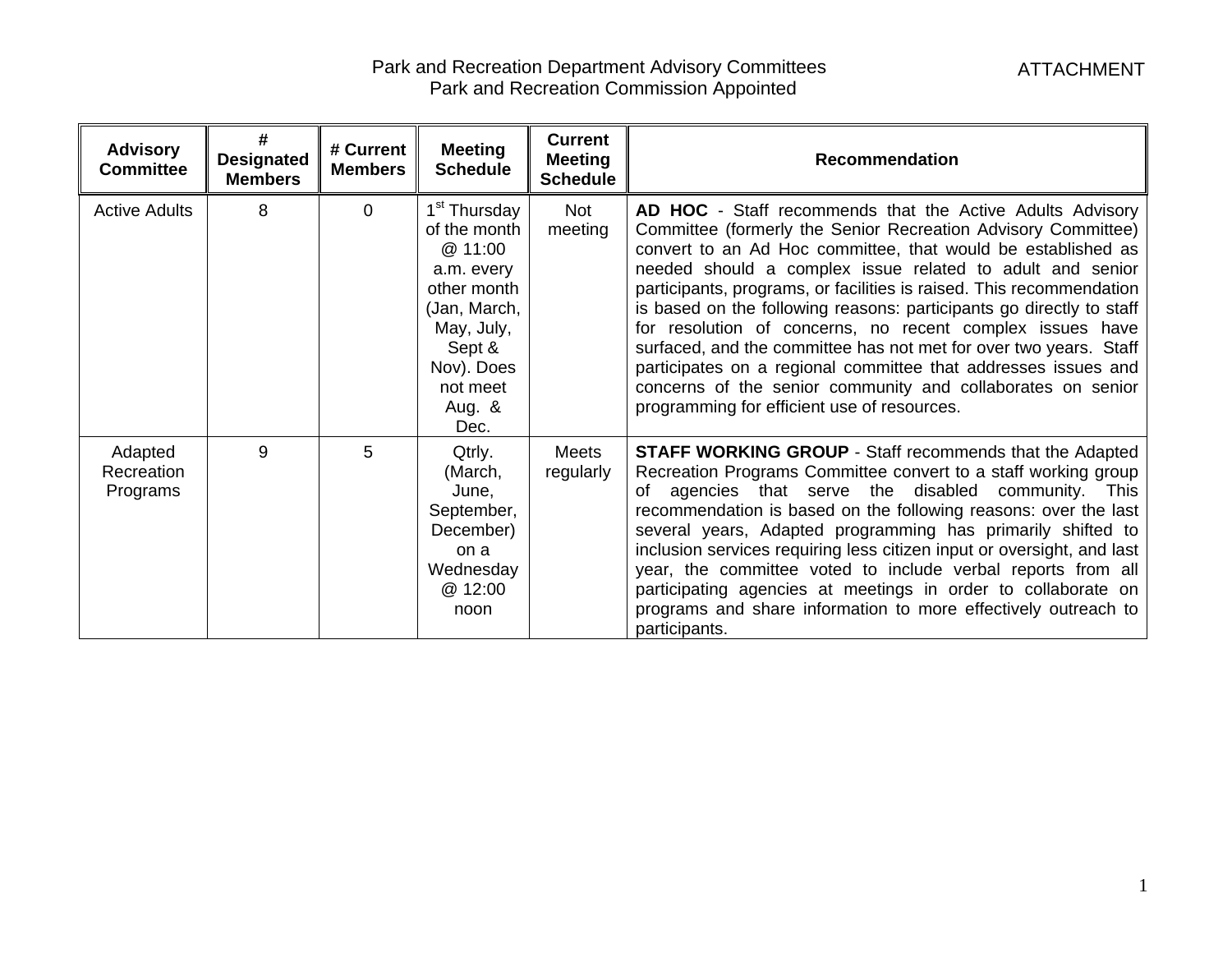| <b>Advisory</b><br><b>Committee</b>                                                                                                                           | #<br><b>Designated</b><br><b>Members</b> | # Current<br><b>Members</b> | <b>Meeting</b><br><b>Schedule</b>                                                                                 | <b>Current</b><br><b>Meeting</b><br><b>Schedule</b> | <b>Recommendation</b>                                                                                                                                                                                                                                                                                                                                                                                                                                                                                                                                                                                                                                                                                                     |
|---------------------------------------------------------------------------------------------------------------------------------------------------------------|------------------------------------------|-----------------------------|-------------------------------------------------------------------------------------------------------------------|-----------------------------------------------------|---------------------------------------------------------------------------------------------------------------------------------------------------------------------------------------------------------------------------------------------------------------------------------------------------------------------------------------------------------------------------------------------------------------------------------------------------------------------------------------------------------------------------------------------------------------------------------------------------------------------------------------------------------------------------------------------------------------------------|
| Aquatics                                                                                                                                                      | 7                                        | $\mathbf 0$                 | Every 2<br>months, 1st<br>Friday of the<br>month $@$<br>12:00 noon                                                | <b>Not</b><br>meeting.                              | AD HOC - Staff recommends that the Aquatic Advisory<br>Committee convert to an Ad Hoc committee when large<br>community aquatic issues are addressed. The recommendation<br>is based on the fact that the committee currently does not have<br>enough members to form a quorum, and recruitment is difficult<br>because other than approving fees and charges each year, there<br>are very few challenging or pressing items to discuss.<br>Additionally, the Committee has not had any public input or<br>comment for the past five years at their meetings. Many of the<br>issues facing the Aquatics Section are handled by the Aquatics<br>Supervisor through effective communication with staff and<br>participants. |
| *Santa<br><b>Barbara Arts</b><br>and Crafts<br>Show<br>NOTE:<br>One member<br>appointed by<br>Commission;<br>remaining, Art<br><b>Show Member</b><br>elected. | 5                                        | 4                           | 2nd<br>Tuesday of<br>each month<br>@ 7:00 p.m.<br>Art<br>Screening<br>$6:30 - 7:00$<br>p.m.<br>Regular<br>Meeting | <b>Meets</b><br>regularly                           | <b>NO CHANGE</b>                                                                                                                                                                                                                                                                                                                                                                                                                                                                                                                                                                                                                                                                                                          |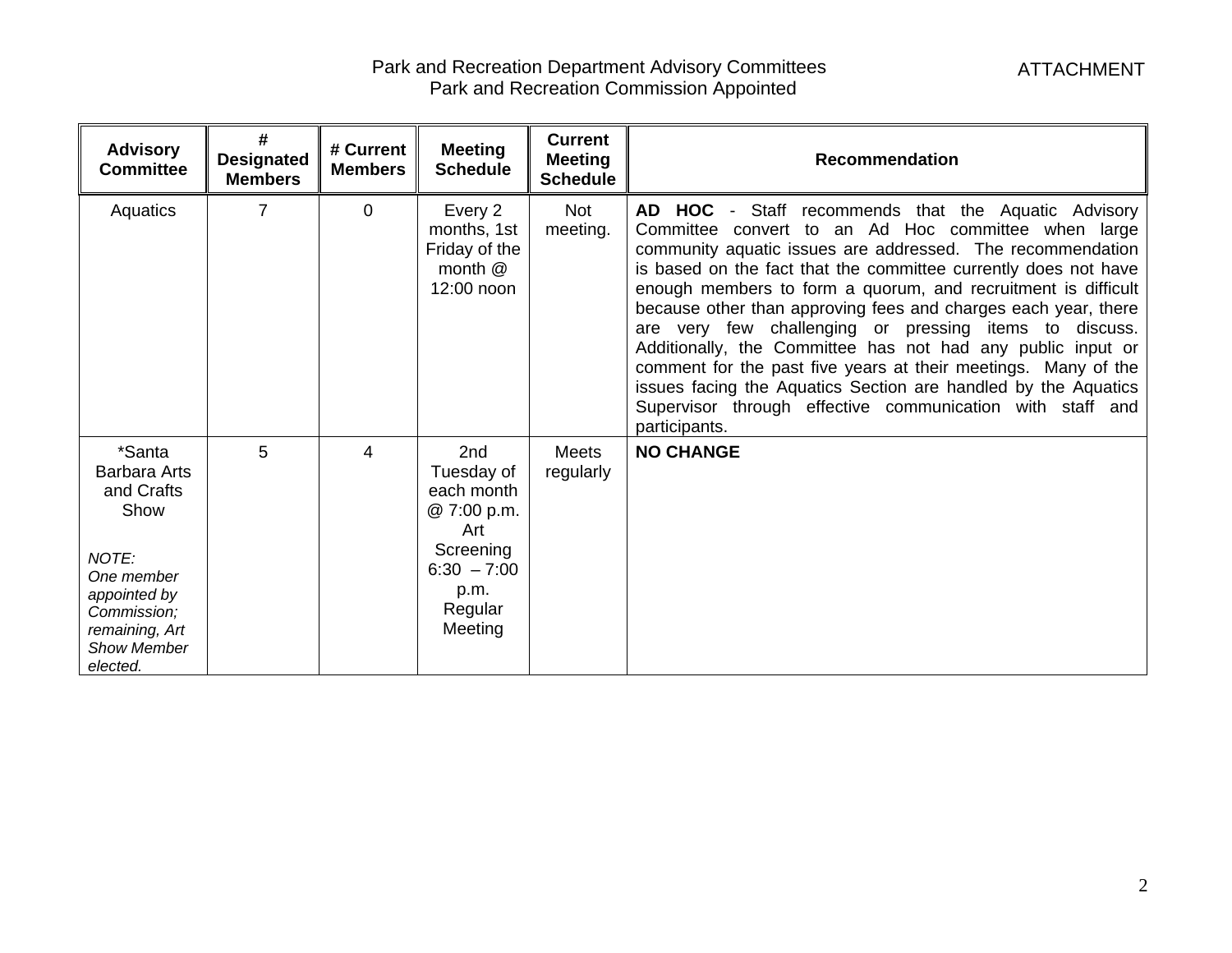| <b>Advisory</b><br><b>Committee</b>               | #<br><b>Designated</b><br><b>Members</b> | # Current<br><b>Members</b> | <b>Meeting</b><br><b>Schedule</b>                                                     | <b>Current</b><br><b>Meeting</b><br><b>Schedule</b> | <b>Recommendation</b>                                                                                                                                                                                                                                                                                                                                                                                                                                                                                                                                                                                                                                                                                                                                                                                                                                                                                                                                                                                                                                                                                                                                                                                                                                                                   |
|---------------------------------------------------|------------------------------------------|-----------------------------|---------------------------------------------------------------------------------------|-----------------------------------------------------|-----------------------------------------------------------------------------------------------------------------------------------------------------------------------------------------------------------------------------------------------------------------------------------------------------------------------------------------------------------------------------------------------------------------------------------------------------------------------------------------------------------------------------------------------------------------------------------------------------------------------------------------------------------------------------------------------------------------------------------------------------------------------------------------------------------------------------------------------------------------------------------------------------------------------------------------------------------------------------------------------------------------------------------------------------------------------------------------------------------------------------------------------------------------------------------------------------------------------------------------------------------------------------------------|
| Douglas<br>Family<br>Preserve<br><b>Technical</b> | 5                                        | 5                           | Quarterly,<br>3rd<br>Wednesday<br>at 5:30 pm<br>(January,<br>April, July,<br>October) | Meets<br>regularly                                  | AD HOC - Staff recommends that the Douglas Family Preserve<br>Technical Advisory Committee (DFPTAC) convert to an Ad Hoc<br>committee. The purpose of the TAC is to review and advise the<br>Commission on Management Plan implementation and assist staff<br>with work priorities. In recent years, improvements included new<br>signage and native plantings. Projects are opportunistic and have<br>received support from the Friends of DFP. There is one project<br>with the Land Trust to make improvements to the Oak Grove Trail<br>and a native planting project that will be complete in March 2010.<br>Other than this project, which is managed by the Land Trust under<br>contract to the Department, there are no long-term dedicated<br>funds for management plan implementation. The DFP Endowment<br>no longer provides financial support for annual park maintenance.<br>Due to FY10 budget reductions, park maintenance will be limited<br>to basic services and staff resources have been redirected to the<br>Parma Park Restoration Project. Once the project with the Land<br>Trust is complete, the committee could transition to Ad Hoc status.<br>The Friends of DFP also provides another avenue for community<br>involvement, volunteerism and fundraising. |
| Franceschi<br>Park                                | 5                                        | $\mathbf{0}$                | Quarterly,<br>3 <sup>rd</sup><br>Wednesday<br>of Month at<br>5:30 p.m.                | No Longer<br>Meets                                  | <b>SUSPENDED - Suspended by Park &amp; Recreation Commission in</b><br>January 2009.                                                                                                                                                                                                                                                                                                                                                                                                                                                                                                                                                                                                                                                                                                                                                                                                                                                                                                                                                                                                                                                                                                                                                                                                    |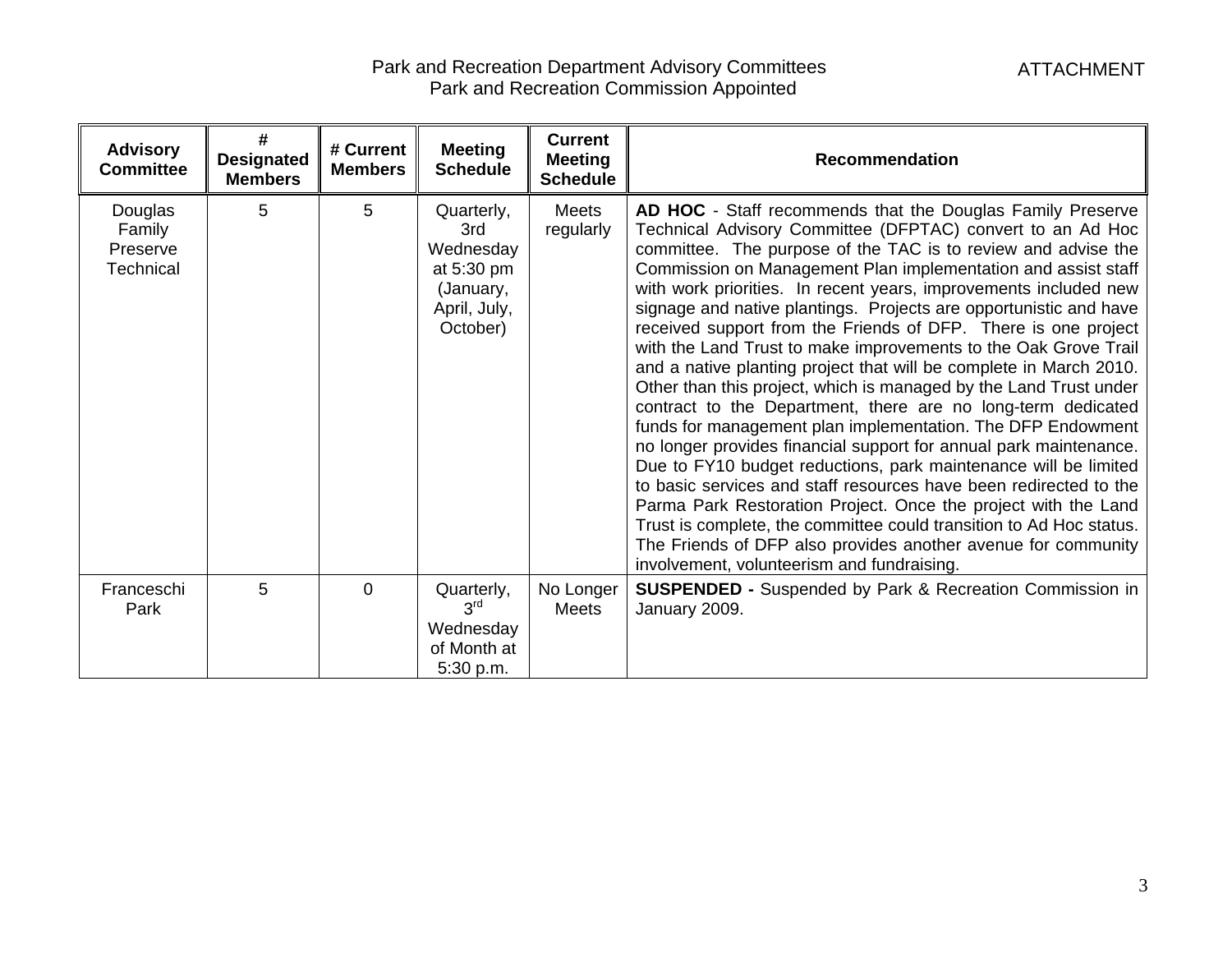| <b>Advisory</b><br><b>Committee</b>                                                                                                                                                      | #<br><b>Designated</b><br><b>Members</b> | # Current<br><b>Members</b> | <b>Meeting</b><br><b>Schedule</b>                                                                           | <b>Current</b><br><b>Meeting</b><br><b>Schedule</b> | <b>Recommendation</b> |
|------------------------------------------------------------------------------------------------------------------------------------------------------------------------------------------|------------------------------------------|-----------------------------|-------------------------------------------------------------------------------------------------------------|-----------------------------------------------------|-----------------------|
| <b>Front Country</b><br><b>Trails Multi-</b><br>Jurisdictional<br><b>Task Force</b><br>NOTE:<br>Two members<br>appointed by<br>Commission; 2<br>by County; 2 by<br><b>Forest Service</b> | 6                                        | 6                           | Quarterly<br>the First<br>Wednesday<br>of the Month<br>@ 5:30 p.m.<br>(Tentative)                           | Meets<br>regularly                                  | <b>NO CHANGE</b>      |
| <b>Golf Course</b>                                                                                                                                                                       | $\overline{7}$                           | $\overline{7}$              | Every 2<br>months, 2 <sup>nd</sup><br>Wednesday<br>of the month<br>@ 5:00<br>p.m., six<br>times per<br>year | <b>Meets</b><br>regularly                           | <b>NO CHANGE</b>      |
| Integrated<br>Pest<br>Management                                                                                                                                                         | $5\phantom{.0}$                          | 4                           | Quarterly,<br>TBD, @<br>$9:00$ a.m. -<br>no set<br>schedule -<br>Special<br>meetings as<br>needed           | Meets<br>regularly                                  | <b>NO CHANGE</b>      |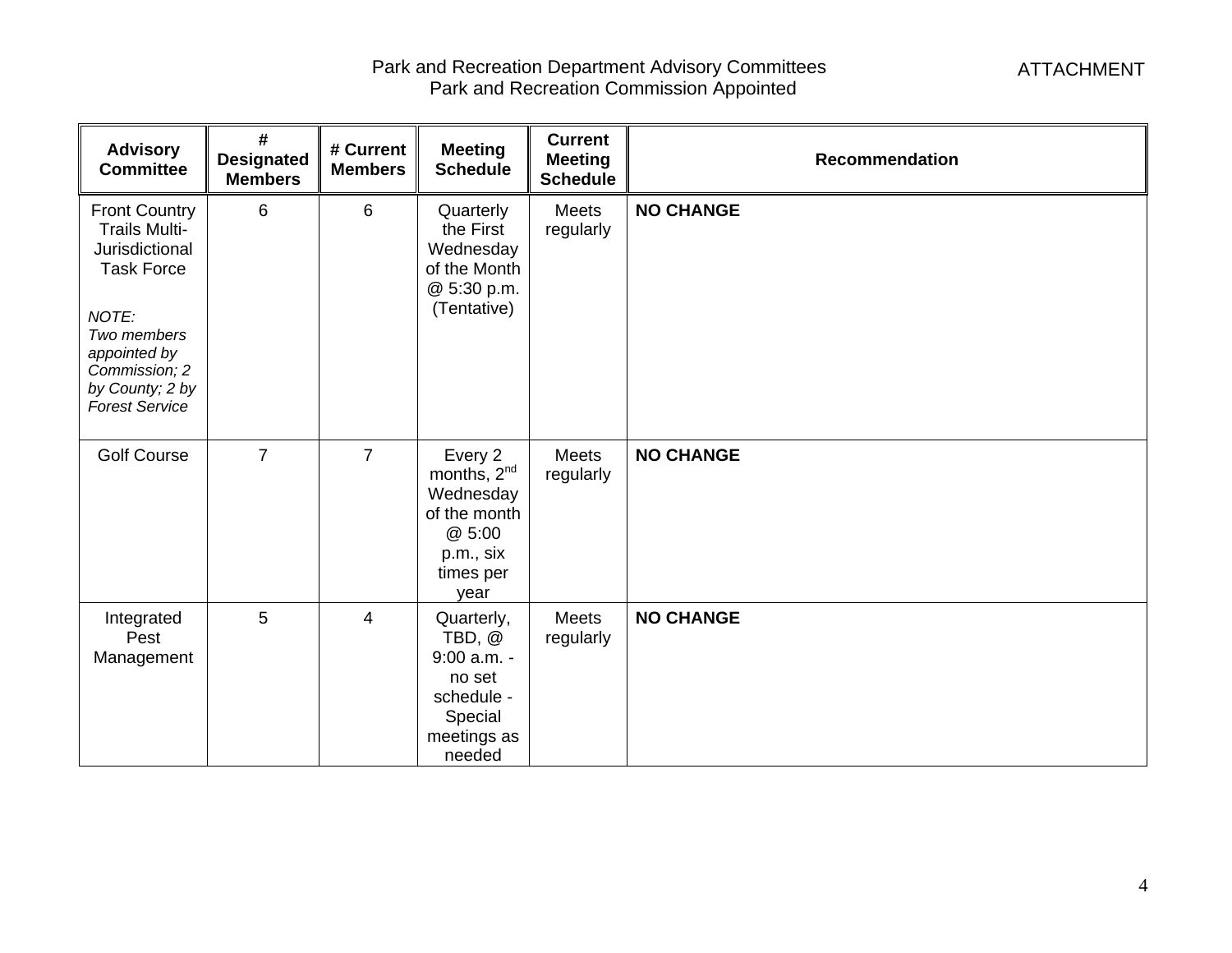| <b>Advisory</b><br><b>Committee</b> | #<br><b>Designated</b><br><b>Members</b>             | # Current<br><b>Members</b>                          | <b>Meeting</b><br><b>Schedule</b>                                                      | <b>Current</b><br><b>Meeting</b><br><b>Schedule</b> | <b>Recommendation</b>                                                                                                                                                                                                                                                                                                                                                                                                                                                          |
|-------------------------------------|------------------------------------------------------|------------------------------------------------------|----------------------------------------------------------------------------------------|-----------------------------------------------------|--------------------------------------------------------------------------------------------------------------------------------------------------------------------------------------------------------------------------------------------------------------------------------------------------------------------------------------------------------------------------------------------------------------------------------------------------------------------------------|
| <b>Skater's Point</b>               |                                                      | $\Omega$                                             | 3rd Tuesday<br>of each<br>month, 6:00<br>$-8:00 p.m.$<br>*Not<br>currently<br>meeting. | <b>Not</b><br>meeting                               | AD HOC - Staff recommends that the Skater's Point Advisory<br>Committee convert to an Ad Hoc Committee should a significant<br>issue arise concerning the skate park or the possibility of<br>developing a new skate park in the future. The Committee met<br>monthly for a year, but since there were no pressing items for<br>discussion, members lost interest and a quorum was not possible<br>for several meetings. The Committee has not met for more than<br>two years. |
| <b>Street Tree</b>                  | 5<br>$(3 \text{ voting}/ 2)$<br>alternate<br>voting) | 5<br>$(3 \,\text{voting}/2)$<br>alternate<br>voting) | 1 <sup>st</sup> Thursday<br>of each<br>month $@$<br>8:30 a.m.                          | <b>Meets</b><br>regularly                           | <b>NO CHANGE</b>                                                                                                                                                                                                                                                                                                                                                                                                                                                               |
| Tennis                              |                                                      | 7                                                    | Quarterly,<br>3rd<br>Wednesday<br>@ 6:00 p.m.                                          | <b>Meets</b><br>regularly                           | <b>STAFF WORKING GROUP - Staff recommends that Tennis</b><br>Advisory Committee convert to a staff working group that meets to<br>address tennis programming, issues and concerns on an as<br>needed basis. The Tennis Advisory Committee meets regularly<br>and provides good feedback to the Tennis Services Coordinator.<br>The Coordinator anticipates that the group would continue to<br>meet, just not as a Commission appointed committee.                             |